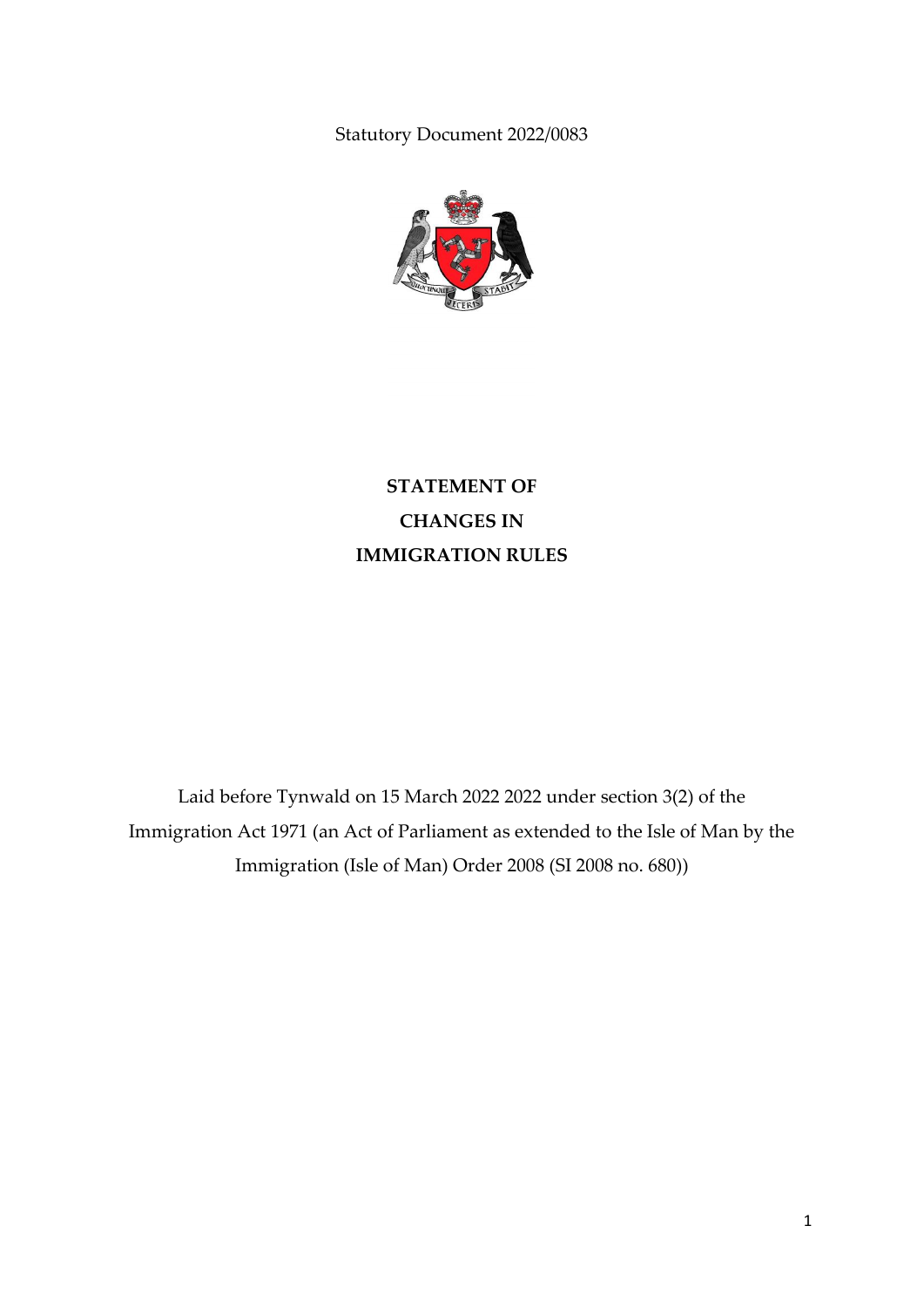The Minister for the Cabinet Office has made the following changes to the Immigration Rules laid down as to the practice to be followed in the administration of the Immigration Act 1971<sup>1</sup> (of Parliament) as it has effect in the Isle of Man<sup>2</sup> for regulating entry into and the stay of persons in the Isle of Man and contained in the Statement laid before Tynwald on 17 May 2005<sup>3</sup> .

## **Commencement**

The changes set out in this Statement of Changes in Immigration Rules come into operation on the same date that they are made.

### **Changes to Part 6A**

6A.1 In paragraph 245E, after "financial investment to the Isle of Man" insert —

"This route is now closed to new applicants. Individuals who already have entry clearance, leave to enter or remain as a Tier 1 (Investor) Migrant may apply under these rules to extend their stay or for indefinite leave to remain.".

- 6A.2 Omit paragraphs 245EA, 245EB and 245EC.
- 6A.3 For paragraph  $245ED(c)$ , substitute -
	- "(c) The applicant must have, or have last been granted, entry clearance, leave to enter or remain as a Tier 1 (Investor) Migrant.".
- 6A.4 In paragraph 245ED, omit subparagraph (d).
- 6A.5 In paragraph 245ED, after subparagraph (g), insert—
	- "(h) The application must be made before 23 February2026.".
- 6A.6 In paragraph 245EE, for subparagraph (a), substitute—
	- "(a) Leave to remain will be granted for a period of 2 years.".

**.** 

<sup>1</sup> 1971 c. 77

<sup>2</sup> See the Immigration (Isle of Man) Order (S.I. 2008 No 680)

<sup>3</sup> S.D. 62/05 amended by S.D.692/05, S.D. 442/06, S.D. 547/06, S.D. 781/06, S.D. 871/06, S.D. 124/07, S.D. 303/07, S.D. 534/07, S.D. 02/08, S.D. 500/08, GC 32/09, GC 35/09, GC 14/10, GC 26/10, GC 02/11, SD 518/11, SD 40/12, SD 0288/12, SD 0625/12, SD 0657/12, SD250/13, SD 302/13, SD 345/13 ,SD 2014/0004, SD 2014/0082, SD 2014/241, SD2014/314 , SD2014/324, SD2015/0265, SD2015/0386, SD2016/0092, SD2016/0175, SD5016/0211, SD2017/0066, SD2017/0183, SD2017/0314, SD2018/0084, SD2018/0134, SD2018/0328, SD2019/0119, SD2019/0143, SD2019/0330, SD2019/0380, SD2020/0011, SD2020/0070, SD2020/0088, SD2020/0140, SD2020/0316, SD2020/0344 SD2020/0467, SD2020/0497, SD 2021/0002, SD2021/0155, SD2021/0216, SD2021/0304, SD2021/0358 and SD2022/0052.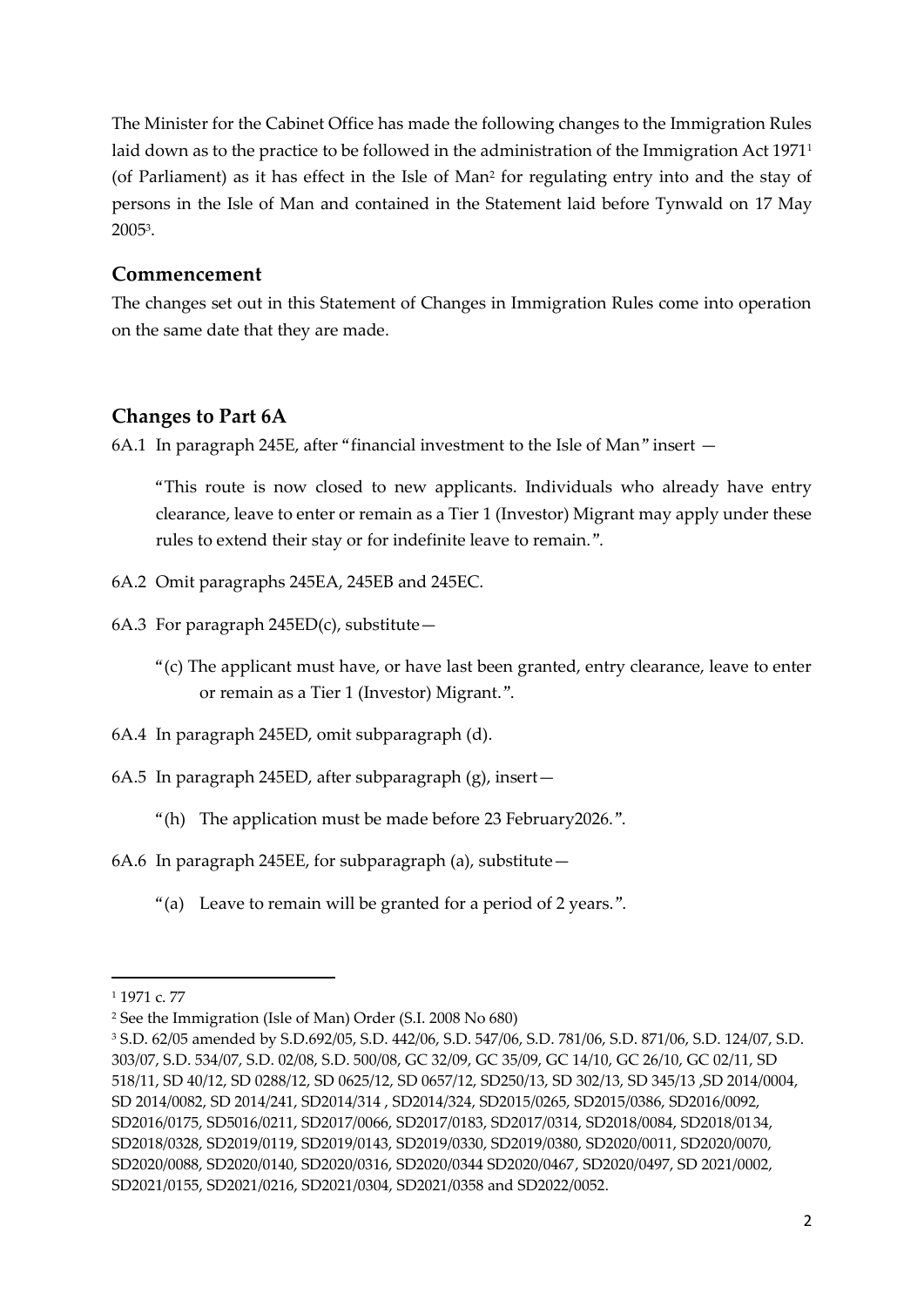6A.7 In paragraph 245EF, after subparagraph (f), insert—

" $(g)$  The application must be made before 23 February 2028.".

# **Changes to Appendix A**

- A1 Omit paragraph 55.
- A2. For paragraph 58, substitute—

"Notes to accompany Tables 8A to Table 9B appear below Table 9B.".

- A3. Omit Table 7.
- A4. In the headers for Table 8A and Table 8B, omit "entry clearance or"
- A5. Omit paragraph 59.
- A6. In paragraph 61A, for "In Tables 7 to 9B", substitute—

"In Tables 8A to 9B".

- A7. Omit paragraphs 63 and 64.
- A8. In paragraph 64-SD, for "The specified document requirements in paragraph 64(a), as evidence of having held the money for the specified 90-year period, are as follows:", substitute—

"The specified document requirements in paragraph 64B-SD(a)(ii) are as follows:".

A9. In paragraph 64A-SD, for "Where paragraph 64(b) states that specified documents are required as evidence that the money is under the applicant's control and that he is free to invest it", substitute—

"For the purposes of paragraph 64B-SD(b),".

## **MADE 23 February 2022**

#### **KATE LORD-BRENNAN**

*Minister for the Cabinet Office*